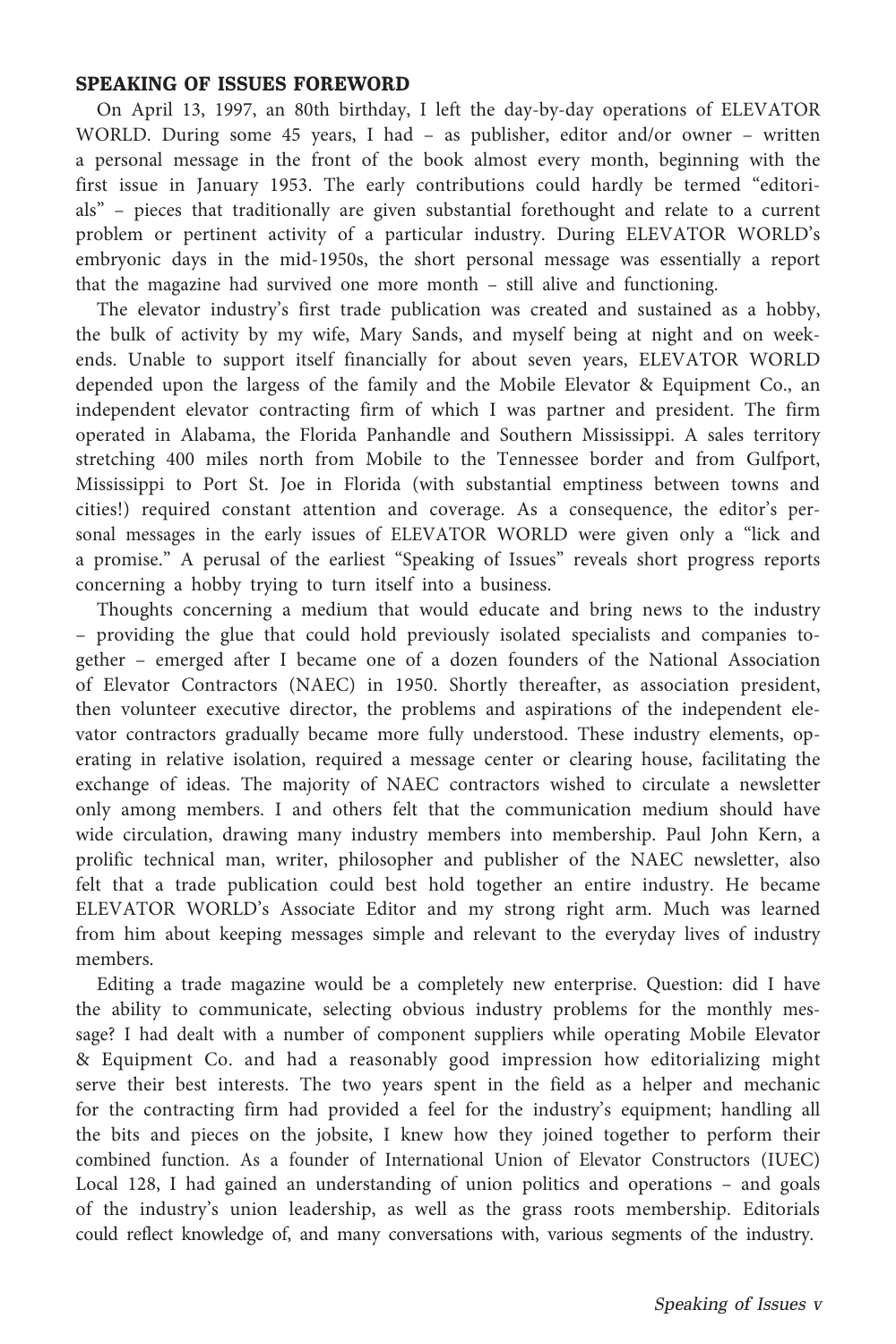However, with the publication being supported by my contracting firm, I was wearing two hats – trying to gain advertising, subscription and editorial support from an entire industry, even while competing in the contracting business with some of the very companies whose help was needed. A choice had to be made – contracting or independent full-time publishing and editing. In 1963, the contracting firm was sold to the Montgomery Elevator Company, a 100-year-old manufacturer in Moline, Illinois. Thereafter, only one hat was worn – that of editor/publisher. The matter of writing an editorial each month had to be examined afresh. How would our editorial policy now be affected? Could editing be realistically carried on as a life's work? Readers expected much less from a hobby than a full-fledged business operation. Would the total industry adequately support even a "one-hat man"?

Of concern was the absence of formal journalistic training. Would this be a serious handicap? Five years in the service during World War II taught much about handling staff communications, quickly and accurately. That written in ELEVATOR WORLD, however, would be a far cry from concise military correspondence and the honing of official directives. On the other hand, my elevator contracting firm's correspondence with specifiers and buyers, of necessity, had become ever-more creative and expository. Best of all, communications within the trade associations had engendered correspondence requiring substance as well as style. Service as a volunteer executive director of NAEC over a span of 18 months, mothering the embryonic association's members, had whetted the appetite for another level of mentoring – through a new trade publication.

Later, when the contracting operation had stabilized into a profitable operation, involvement with local and state political, cultural, civic, social and educational groups had led to years of written and oral presentations relating to a wide range of activities outside the elevator industry. Such involvement, when massaged editorially, often appeared to have relevance for our own industry. When involved with the Federal Civil Defense Administration, editing the independent CIVIL DEFENDER magazine, our elevator industry members were envisioned among any nuclear conflict victims and physical survival became a topic along with economic survival. Over the years, readers would ask that subscriptions be addressed to their homes, as the editorials spoke to the "whole person as well as industry specialists." This was the ultimate gratification, for we always saw industry members as human beings first – members of a particular discipline, thereafter.

ELEVATOR WORLD was founded with the assistance of a group of suppliers that pledged to advertise for one year. The suppliers; Alexander Sill, C.J. Anderson, F.G Arwood, A.M. White, Looms Machine Co., Peelle Co., Rotary Lift, Security Fire Door, Sedgwick Machine Works, Shepard Elevator Co. and Standard Steel Specialty Co. had a valid reason to advertise. Monthly issues of a trade magazine were, for the first time, being sent to many of their best customers. Even so, these suppliers were taking a flyer on a project never before attempted. Without these initial advertisers, the magazine would not have come into being and been sustained for the first few years.

Our existence, initially, was owed to companies supplying components and systems to the elevator companies – primarily the so-called "independents." The contractors bought bulk subscriptions and, in supporting the advertisers, supported the publication. In time, we received editorial support from the major international manufacturers, whose specialists submitted technical articles. From the beginning, those firms marketing components and systems joined me in feeling that the magazine, to have longrange perpetuity, should represent every segment of the industry, all manufacturers,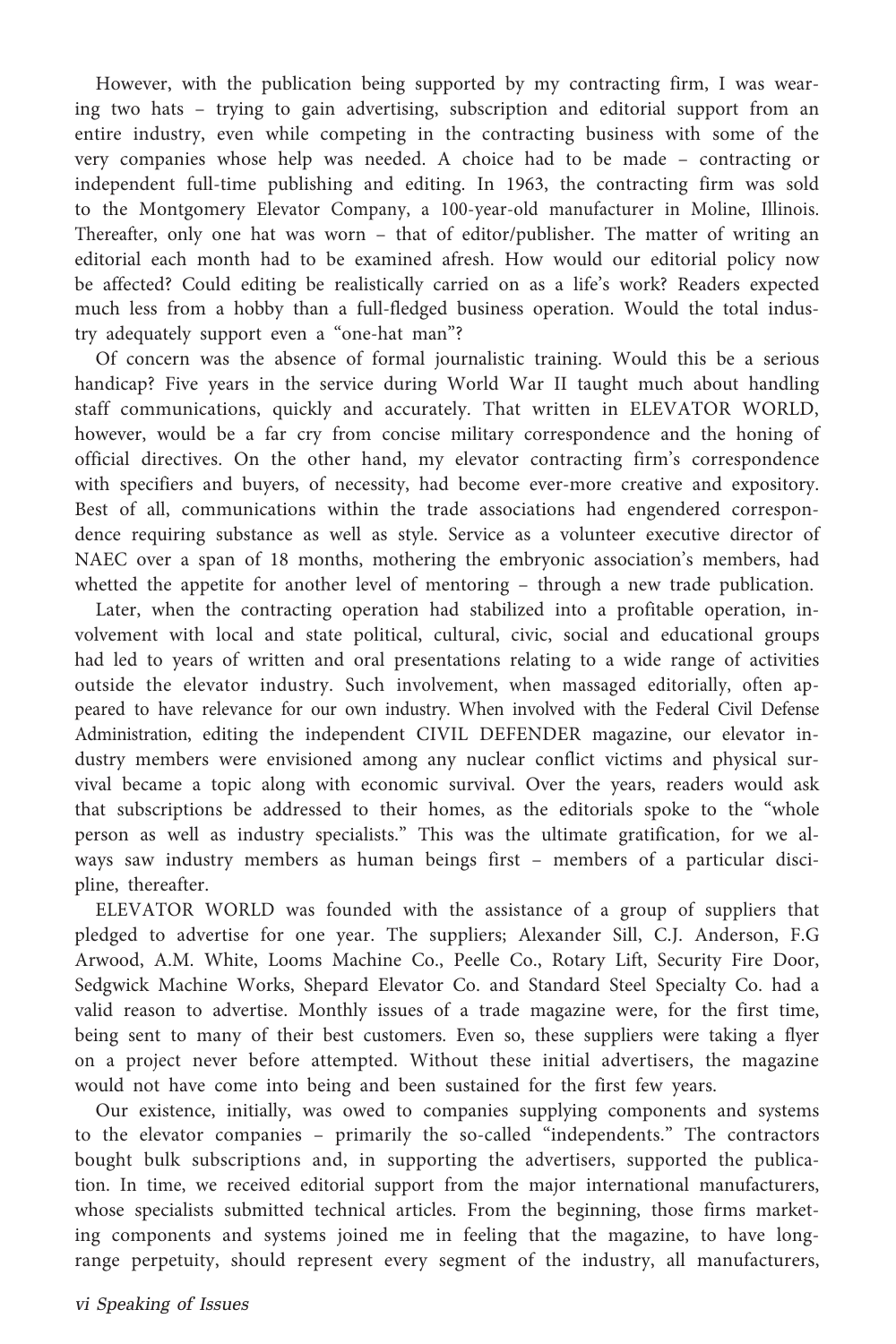suppliers and contractors – large and small – and union as well as nonunion operators. Later, when inspectors and consultants became a viable portion of the industry, they were served as well. This philosophy of inclusion has been maintained for almost half a century.

The editorial page was the one site belonging solely to the editor, the place for his personal opinion – where he could let his hair down. Hopefully, when he did, readers would separate an issue's general content from that of the editorial, accepting that the editor could and should speak out, and stake out, a position even while the magazine stood in the center, serving all segments and ideologies impartially.

Even so, the publication's first board of directors and Technican Advisory Committee (TCC) developed what they considered to be our "industry dynamics", topics most often concerning the industry leadership (education, safety, liability, historic preservation, codes, standards, new technology, market analysis and statistics, labor management relations, big government intrusion, to name a few). The status of these dynamics were continually addressed.

Periodically, a substantial group within the industry would request that an editorial, or series, concern a contempory problem – even crisis; that possible solutions be laid out. The three-part "State of the Union" editorial was such, as were the editorials concerning the appearance, evolution and over-abundance of industry trade fairs. Only lengthy interviewing of resource people could give such pieces relevance.

Once my contracting business was sold and full time devoted to the publication, the industry could be seen with new eyes. An editor on the road, visiting factories and attending industry conventions and other meetings, holding discussions with industry leadership, was convinced that the editorial page was, indeed, the place to "speak out on issues." Once the magazine came to serve an international readership and advertisers, it was logical that editorializing would concern the worldwide industry.

The editorials were well-received over the decades, and in recent years, a number of readers suggested there be a compilation providing newcomers a feel of the atmosphere that existed in times past. For old friends and associates, a rereading might bring a bit of nostalgia. As we did speak monthly about the dynamics of the industry and current issues, the sequence of editorials provides a feel for the history of the industry over almost half a century; construction booms and recessions, strikes, interference by the government, the founding and growth of a score of trade associations and of emerging elevator trade publications, pioneering congresses and expositions. We sought to unearth the history of our industry and to peer into the future. What was an "elevator"? What was the composition of our industry? Ropeways? Industrial lifts? Horizontal people movers?

Innovation was ever sought. We continued to editorialize concerning the changing nature of ELEVATOR WORLD, itself. References to the teletypewriter, fax and Internet bore out that technology was ever-changing for international trade publications. Feeling the readers would want to maintain familiarity with "their" publication, we editoralized concerning: the first Annual Study; the Source Directory; the first industry library; the Elevator World Educational Program; the Educational Division; the acquisition of headquarters buildings, growth of staff from two to twenty-five, and growth of correspondents from none to some 40, around the globe. The better the readership knew our physiognomy the more they would tend to read and accept that written. This compliation provides a sense of how a trade magazine was concieved and grew over half a century. The editorials also bespoke an evolving elevator industry, innovative equipment and the coming into being of new specialists, including the elevator consultants.